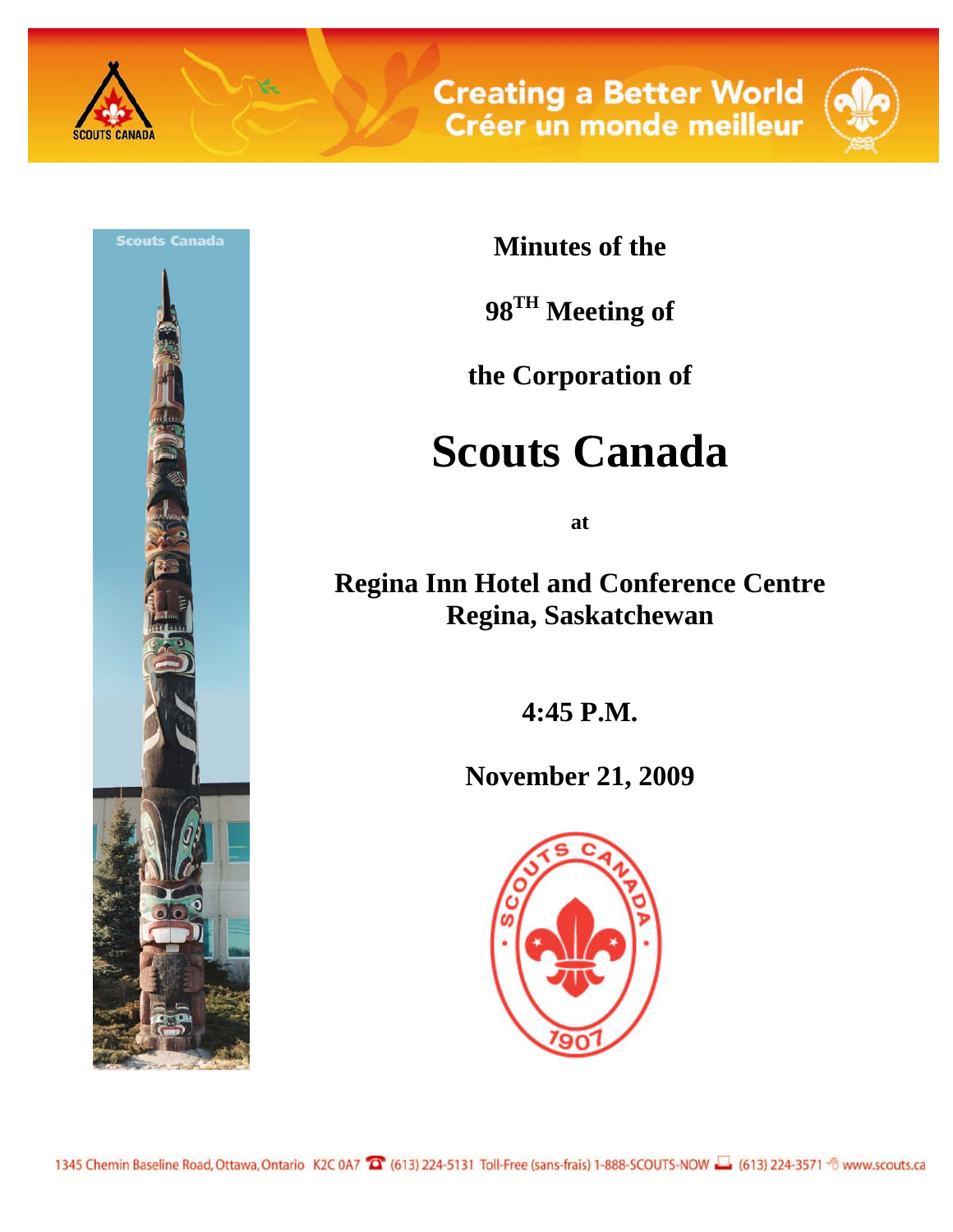# **MINUTES OF THE 98TH MEETING OF THE CORPORATION OF SCOUTS CANADA**

#### **NO. 1 WELCOME:**

Steve Kent welcomed members to the 98th Meeting of the Corporation of Scouts Canada. After an exciting year, he is thrilled to be at the AGM to celebrate our accomplishments. Introduction of the head table: Eric Goodwin, Vice Chair of the Board – Strategic, Jon Singleton, Vice-Chair of the Board – Finance, Rob Stewart, Executive Commissioner and Chief Executive Officer and Steve Kent, Chief Commissioner and Chair of the Board.

The meeting was called to order. The AGM was broadcast live via the internet. Welcome to Errol Feldman, Commissioner from the Netherlands.

Chief Commissioner provided delegates with a brief overview of voting instructions prior to proceeding with the business of the meeting.

#### **NO. 2 INVOCATION AND GONE HOME:**

Eric Goodwin, Vice-Chair of the Board – Strategic, presented the invocation. Scouts Canada recognized Scouters who have 'Gone Home' since the last meeting:

| Mr. Herbert (Herb) A. Allen    | Scout to Scoutmaster at St. Anthony's, District Commissioner,<br>Provincial Commissioner and a member of the Scouts Canada National Council<br>and Honorary Officer (Voting) Scouts Canada. Actively involved in jamborees<br>locally/internationally. Silver Wolf Recipient.                                                                                       |
|--------------------------------|---------------------------------------------------------------------------------------------------------------------------------------------------------------------------------------------------------------------------------------------------------------------------------------------------------------------------------------------------------------------|
| Mr. H. Morrey Cross            | Past National Commissioner, Scouts Canada. Throughout his career he<br>volunteered at all levels in the Movement, from local troop leader, to<br>International Commissioner for Scouts Canada, and representative at the World<br>Scout Committee.                                                                                                                  |
| Mr. Peter Harris               | Longtime Greater Toronto Council Scouter for 57 years, many of those spent<br>with the $125^{Th}$ Toronto. Affectionately known as "Pogo". In his later years,<br>Peter contributed to the Haliburton Breakfast by painting camping images on<br>paddles presented to guests at this annual fundraiser for the Haliburton Scout<br>Reserve. Silver Acorn recipient. |
| Mr. Kenneth McLaughlin         | 44 <sup>th</sup> Windsor Group Commissioner, Past Windsor District Commissioner and<br>Past Regional Commissioner.                                                                                                                                                                                                                                                  |
| Mr. Robert H. Morrow           | Past Provincial Commissioner 1979-1981 and Honorary Member (Non-Voting),<br>Newfoundland/Labrador. Silver Acorn Recipient.                                                                                                                                                                                                                                          |
| Mr. James (Jim) Arthur Riddell | Scouts Canada National Executive Director for Personnel, Planning and<br>Development (1964-1991), previously Provincial Field Executive (Quebec<br>Council), Assistant EC National Training Department/Assistant Director<br>National Program Services (1965) (Retired). Silver Maple Leaf recipient.                                                               |
| Mr. Gary Waycik                | Council Executive Director, Manitoba, Northern Ontario and Saskatchewan.                                                                                                                                                                                                                                                                                            |
| A moment of silence followed.  |                                                                                                                                                                                                                                                                                                                                                                     |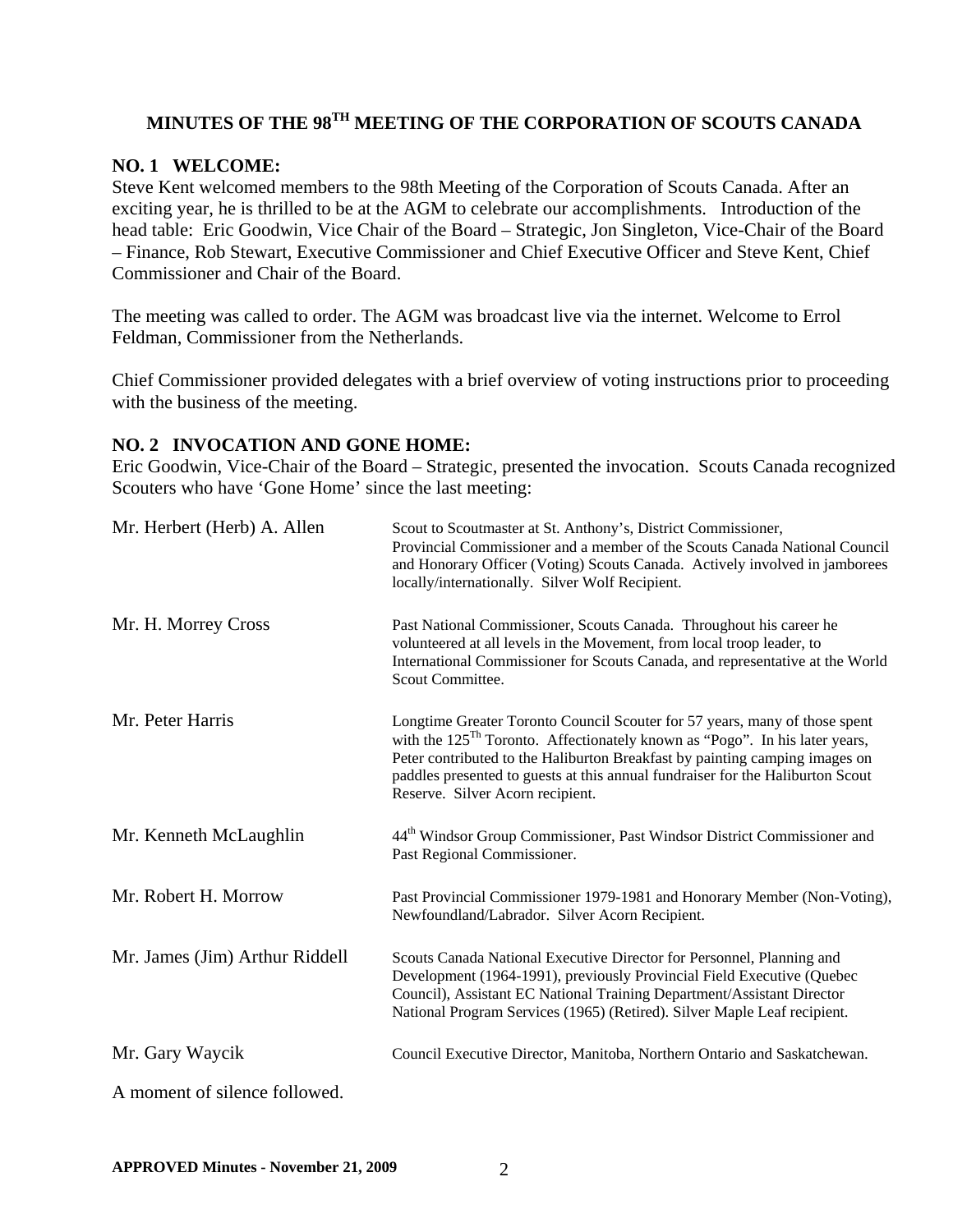#### **NO. 3 SPECIAL CORRESPONDENCE AND REGRETS:**

Rob Stewart, Executive Commissioner and Chief Executive Officer received regrets from Board Members: Jon Himmens, John Ferguson, Robert Meggy, Karl West, Rod Wilson; Honorary Officers (Voting): John Adams, BC; Don Livingstone, PE, Andrew Molson, QC, Senator Joan Cook, NL; Voting Member: Robert Nowlan, LASC; Guests, Mike Scott, International Commissioner and Chris Burton, Chief Commissioner, Girl Guides of Canada.

Special Correspondence was received from John Adams, Honorary Officer (Voting) and Errol Feldman, our Commissioner (Netherlands), who both extended their best wishes to the AGM.

#### **NO. 4 APPROVAL OF THE MINUTES:**

Rob Stewart brought forward the previously circulated Minutes of the 97<sup>th</sup> Meeting for approval. Hearing no errors or omissions, the following Motion was made:

#### **MOTION:**

**Moved that the Minutes of the 97th Meeting of the Corporation of Scouts Canada on November 22, 2008, as circulated following that meeting, be approved.** 

**Moved: David O'Brien Seconded: Ann Jennings CARRIED** 

#### **NO. 5 REPORT TO MEMBERS FROM THE CHIEF COMMISSIONER AND CHAIR OF THE BOARD:**

Steve Kent provided a SCOUTING NOW overview and highlighted events of the past year.

The Chief Commissioner congratulated councils who received the Arrowhead Awards. These councils reached or exceeded 100% their membership target in 2008-2009 and were presented with their Arrowhead Awards at the Leadership Summit on October 1-4, 2009 in Ottawa, ON:

| <b>ARROWHEAD AWARDS</b>              |         |
|--------------------------------------|---------|
| <b>PLATINUM</b>                      |         |
| Prince Edward Island Council 128.37% |         |
| <b>SILVER</b>                        |         |
| Pacific Coast Council                | 108.29% |
| Newfoundland/Labrador                | 108.05% |
| Fraser Valley Council                | 105.38% |
| <b>BRONZE</b>                        |         |
| New Brunswick Council                | 104.39% |
| Battlefields Council                 | 104.35% |
| Northern Ontario Council             | 104.18% |
| <b>Greater Toronto Council</b>       | 103.61% |
| Northern Lights Council              | 103.56% |
| Manitoba Council                     | 102.57% |
| Tri-Shores Council                   | 100.64% |
| Voyageur Council                     | 100.36% |
| Nova Scotia Council                  | 100.19% |
| Chinook Council                      | 100.14% |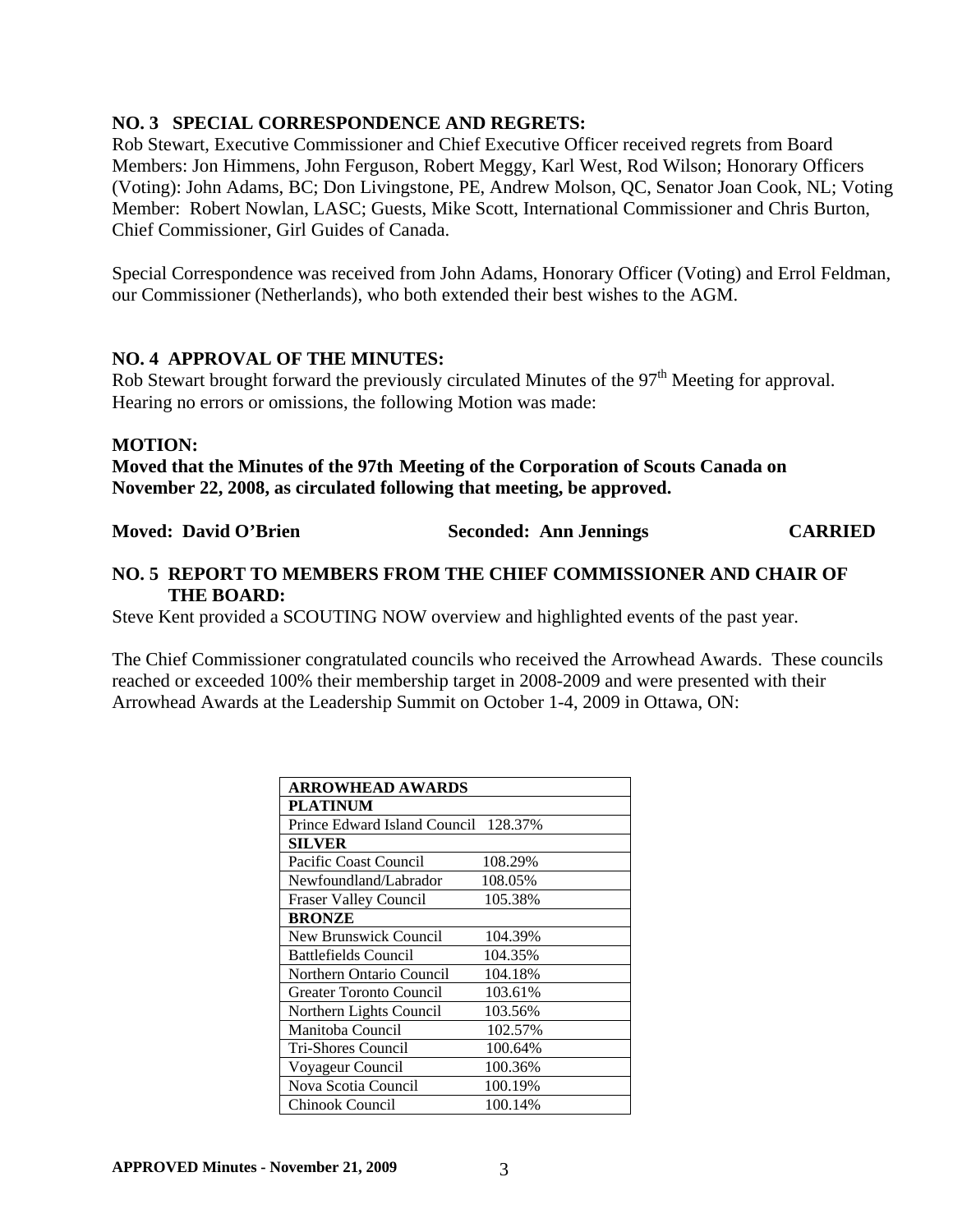| <b>TOP 5 COUNCILS IN MEMBERSHIP</b>    |                               |     |          |
|----------------------------------------|-------------------------------|-----|----------|
|                                        | <b>NUMBER GROWTH</b>          |     |          |
|                                        | Pacific Coast Council         | 410 |          |
|                                        | <b>Fraser Valley Council</b>  | 308 |          |
|                                        | Greater Toronto Council       | 292 |          |
|                                        | Northern Lights Council       | 236 |          |
|                                        | Battlefields Council          | 182 |          |
|                                        |                               |     |          |
| <b>TOP 5 COUNCILS IN PERCENTAGE OF</b> |                               |     |          |
| <b>GROWTH</b>                          |                               |     |          |
|                                        | Prince Edward Island Council  |     | 128.37 % |
|                                        | Pacific Coast Council         |     | 108.29%  |
|                                        | Newfoundland/Labrador Council |     | 108.05%  |
|                                        | Fraser Valley Council         |     | 105.38%  |
|                                        | New Brunswick Council         |     | 104.39%  |

The Chief Commissioner commended all Scouters for ensuring their strong belief in Scouting offers the next generation of youth and leaders the same opportunities to participate in this great Movement.

#### **MOTION:**

**Moved that the Report of the Chief Commissioner and Chair of the Board to the Members be accepted.** 

**Moved: Glenn Armstrong Seconded: Kyle Van Delft CARRIED** 

#### **NO. 6 REPORT OF THE NOMINATING COMMITTEE:**

Glenn Armstrong, Chair of the Nominating Committee, presented a brief overview of the Nominations Report (see attached).

# **MOTION: Moved that the Report of the Nominating Committee be accepted as presented.**

|  | <b>Moved: Glenn Armstrong</b> | <b>Seconded: Mark Simpson</b> | <b>CARRIED</b> |
|--|-------------------------------|-------------------------------|----------------|
|--|-------------------------------|-------------------------------|----------------|

#### **Chief Commissioner Reappointment**

Glenn Armstrong submitted for approval by the Voting Members, the Nominating Committee's recommendation for Chief Commissioner, which needs to go forward to The Chief Scout of Canada, Her Excellency The Right Honorable Michaëlle Jean, C.C., C.M.M., C.O.M., C.D., Governor General of Canada.

On behalf of the Nominating Committee, Glenn made the following Motion**,** 

#### **MOTION:**

**That Scouts Canada make recommendation to the Chief Scout for re-appointment as Chief Commissioner, Mr. Stephen (Steve) P. Kent of Mount Pearl, NL.** 

| <b>Moved: Glenn Armstrong</b> | Seconded: Linda Mei | <b>CARRIED</b> |
|-------------------------------|---------------------|----------------|
|-------------------------------|---------------------|----------------|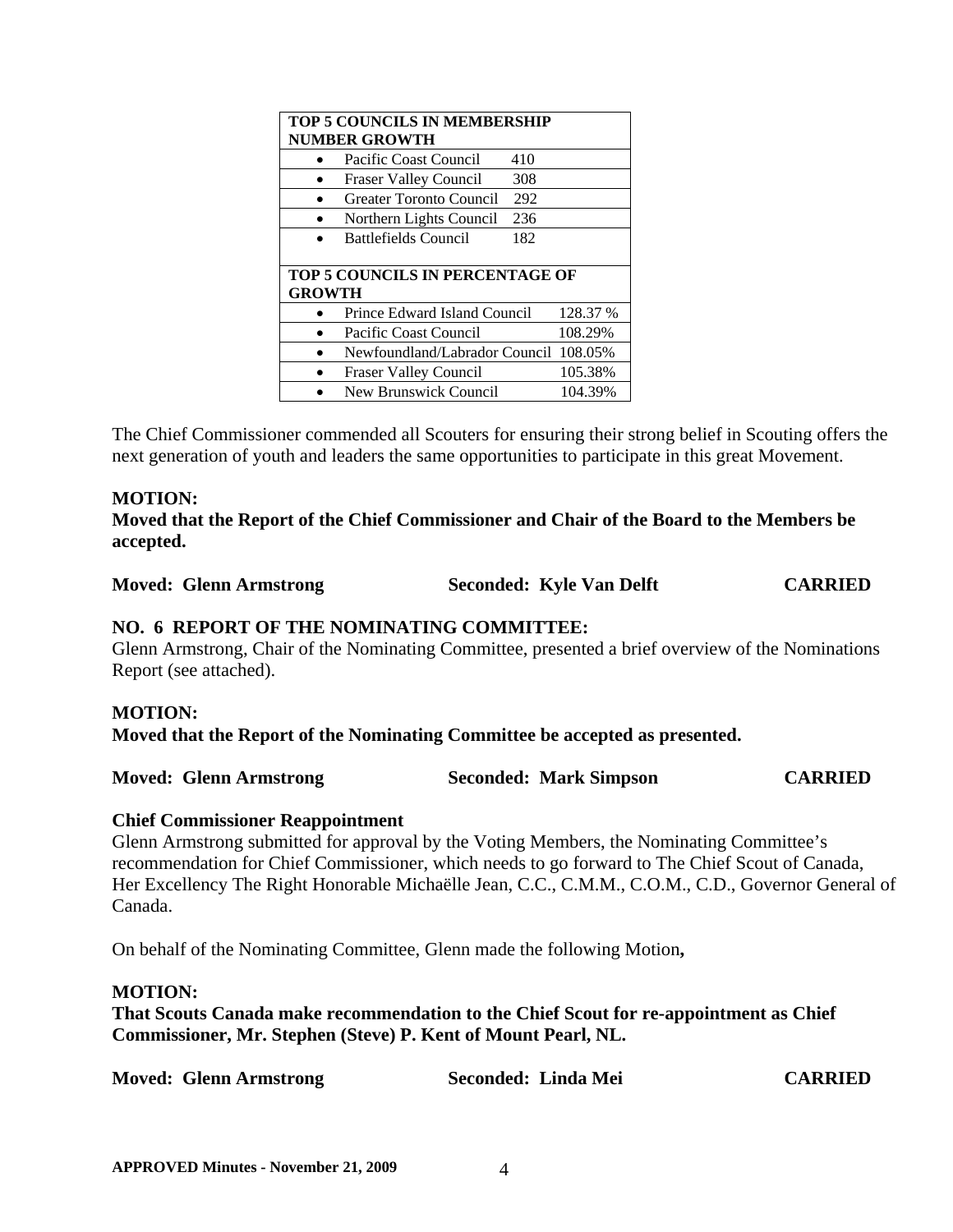## **NO. 7 ELECTION OF OFFICERS AND MEMBERS**

Glenn Armstrong submitted for acceptance, by the Voting Members, that portion of the nominating Committee's report respecting the election of Vice-Chair Finance, the 18 members of the Board, the 11 Honorary Officers with voting rights, and the 152 Honorary Members Non-Voting of the Scouts Canada Corporation.

On behalf of the Nominating Committee, Glenn made the following Motion,

#### **MOTION:**

**The acceptance of that portion of the Nominating Committee's report respecting the 18 members of the Board, the Vice-Chair Finance, the Past Chair and Chief Commissioner, the 11 Honorary Officers and the 152 Honorary Members Non-Voting as circulated in the report:** 

**For election as a Member of the Board and as Vice-Chair Finance** 

• **John (Jon) Singleton, Winnipeg, MB** 

**For Election as Members of the Board:** 

- **Andrew Bienhaus\*, Binbrook, ON Member**
- **Sheila Carruthers-Forget, Calgary, AB Member**
- **Claudette Commanda\*, Ottawa ON Member**
- **Phil Gazaleh\*, Gloucester, ON Member (Youth)**
- **Jon Himmens, Calgary, AB Member-at-Large**
- **Ann Jennings, St. John's, NL Member (Youth)**
- **Derek Key\* , Summerside, PE Member**
- **Craig Kielburger\*, Toronto, ON Member**
- **Sean Naldrett\*, Winnipeg, MB Member**
- **Michael O'Connor\*, Oakville, ON Member**
- **Joan Randall, Peticodiac, NB Member**
- **Brian Taylor\*, Edmonton, AB Member**
- **Kyle Tiney, Port Coquitlam, BC Member (Youth)**
- **Jaff Valiani\*, Vancouver, BC Member**
- **Christopher von Roretz, Dorval, QC Member (Youth)**
- **John Waddington, Saskatoon, SK Member**
- **Karl West, Kingston, NS Member**
- **Rick Woodward, Yellowknife, NT Member**

**For election as Honorary Officers (Voting):** 

- **British Columbia/Yukon John Adams, Duncan, BC**
- **Saskatchewan Roger Phillips, Regina, SK**
- **Manitoba Douglas Ward, Q.C., Winnipeg, MB**
- **Ontario Vacant**
- **Québec Andrew Molson, Montréal, QC**
- **New Brunswick David Huestis, Saint John, NB**
- **Nova Scotia John Edgecombe, Halifax, NS**
- **Prince Edward Island Don Livingstone, Stratford, PE**
- **Newfoundland/Labrador Senator Joan Cook, St. John's, NF**

**N.B. "\*" –** *New Members*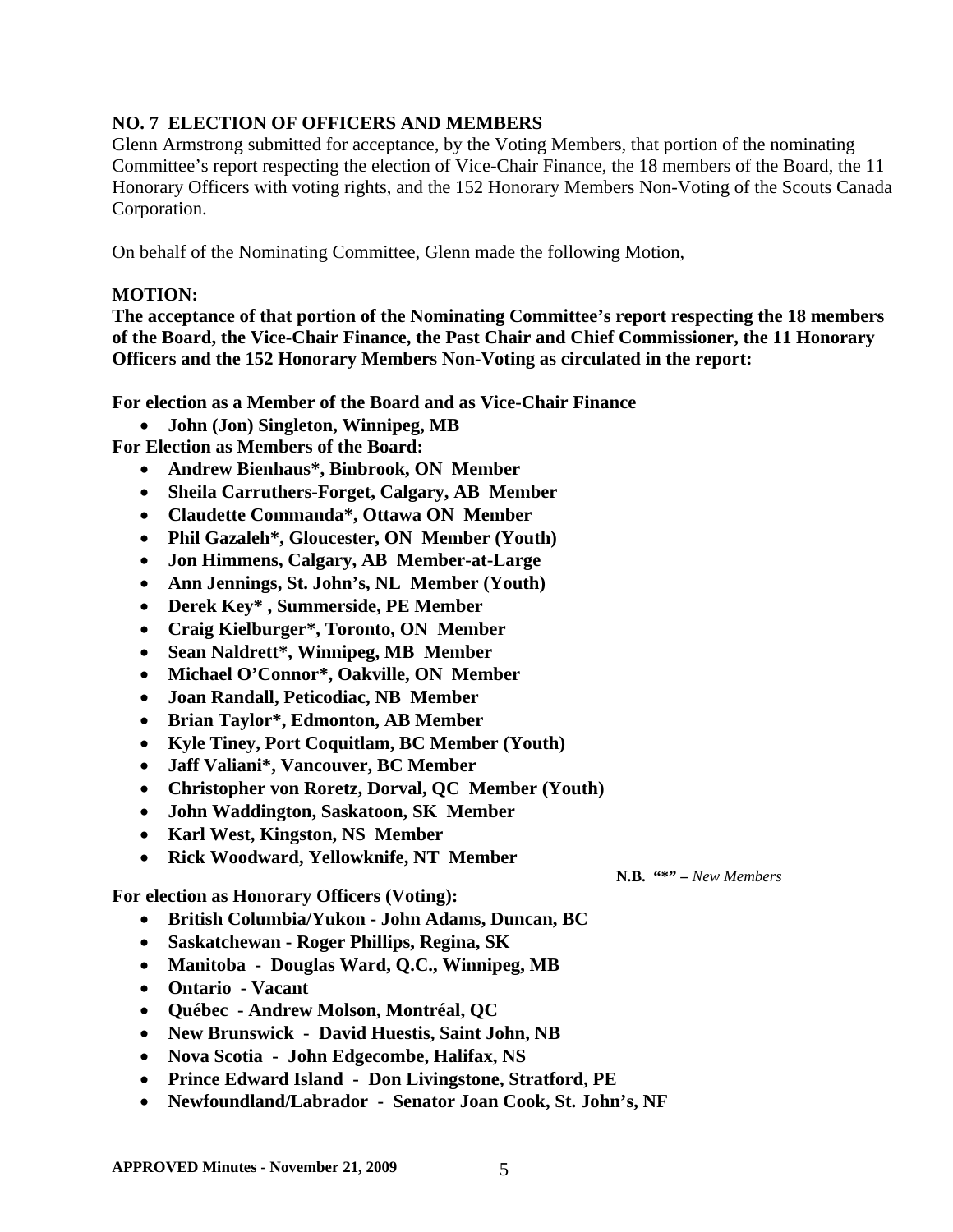# **And for election, the 152 Honorary Non-Voting Members as submitted by councils and contained in the report as circulated.**

#### **Moved: Glenn Armstrong Seconded: Linda Mei CARRIED**

# **POSITION - VICE-CHAIR – STRATEGIC**

Glenn Armstrong submitted for vote by secret ballot, that portion of the Nominating Committee report pertaining to the position of Vice-Chair – Strategic:

For consideration by election, two nominations for the position of Vice-Chair – Strategic.

- Sue Conrad<sup>\*\*</sup> Fall River, NS, Vice-Chair of the Board Strategic
- Jessica Page\* Toronto, ON, Vice-Chair of the Board Strategic

N.B. "\*" – New Member; "\*\*" – Nomination from Field

The floor was turned over to those persons managing the election. The Chief Commissioner explained the secret ballot process. Two independent counters Allen Goudie (Legal Counsel -SK) and Shirley Larsen (SK) would collate the ballots. Two scrutineers would observe the ballot count on behalf of the nominees: Linda Boone for Sue Conrad and Adam Benson for Jessica Page. Election took place.

Once the results of the election for the Vice-Chair Strategic are announced, Glenn Armstrong would submit for approval that portion of the Nominating Committee's report pertaining to election of Officers of the Corporation.

#### **NO. 8 SELECTION OF NOMINATING COMMITTEE MEMBERS:**

The Chief Commissioner confirmed that all nominations received must be Voting Members of the Corporation. The top three candidates will be nominated (should include one adult). The Chief Commissioner received the following nominations from the floor: Don Connors (Adult); Ruth Millard (Adult); Beth Katzman (Youth); Neal Rice (Youth); Alex Killby (Youth); Apolline Savage (Youth); Francesca Viney (Youth) and Darren Thompson (Adult). Election took place by secret ballot.

#### **NO. 9 ADOPTION OF AUDITORS REPORT AND FINANCIAL STATEMENTS:**

Scouts Canada was audited by KPMG. The audit was reviewed by the Scouts Canada Audit Committee and the Board of Governors. The Board of Governors moved to approve the audit.

#### **MOTION:**

**Moved that the Auditor's Report for the Scouts Canada National Operation dated October 19, 2009 be accepted; and that the financial statements of the National Operation of Scouts Canada for the year ending August 31, 2009 be accepted.** 

| <b>Moved: Jon Singleton</b> | <b>Seconded: Gordon Ellison</b> | <b>CARRIED</b> |
|-----------------------------|---------------------------------|----------------|
|-----------------------------|---------------------------------|----------------|

#### **NO. 10 APPOINTMENT OF AUDITORS FOR 2009/2010:**

Jon Singleton expressed appreciation for our auditors, KPMG, who have continued to be very pro-active and supportive over the past Scouting year.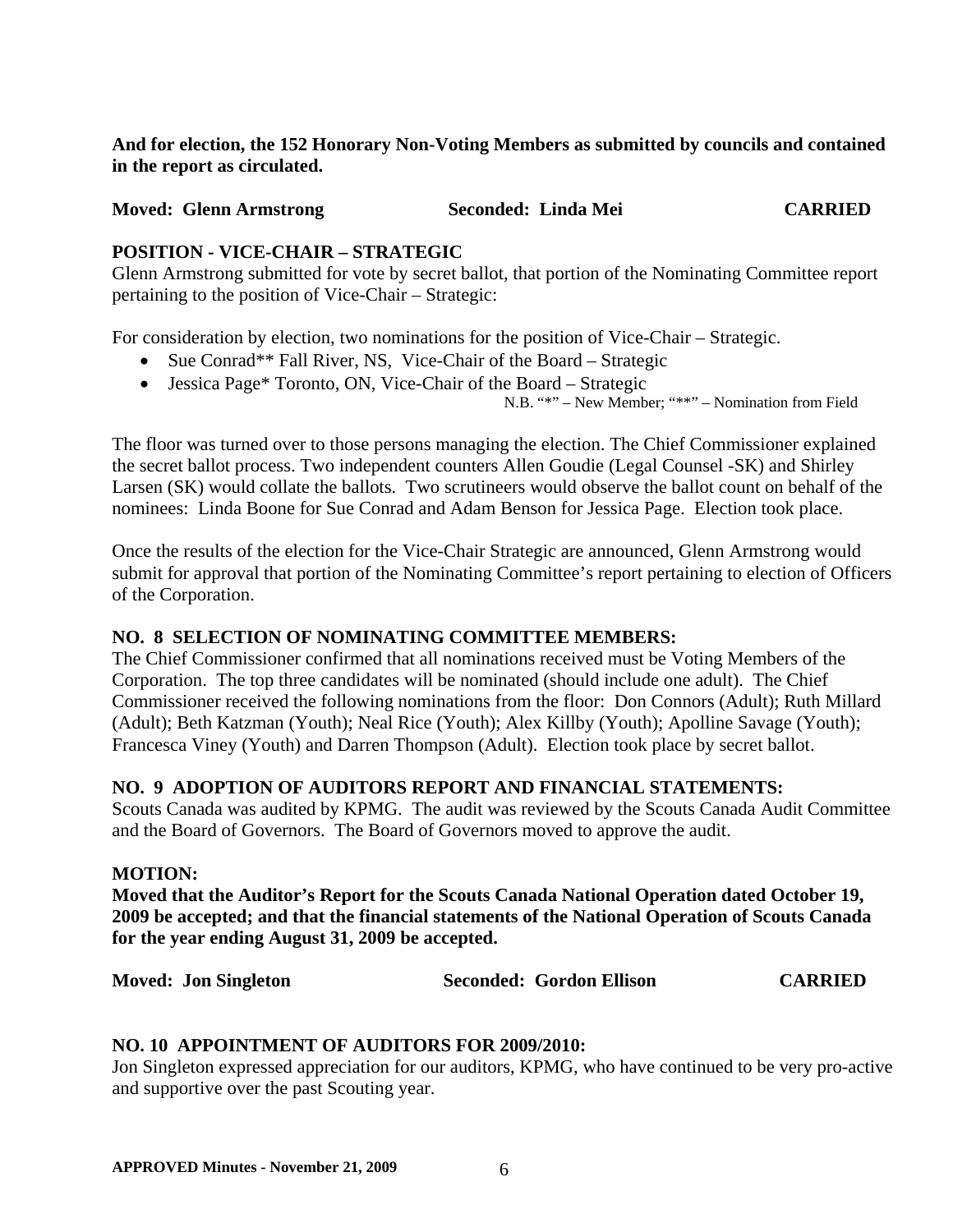**MOTION: Moved that the firm of KPMG be appointed as Auditors for the National Operation for the year ending August 31, 2010.** 

| <b>Moved: Jon Singleton</b> | <b>Seconded: Glenn Bradley</b> | <b>CARRIED</b> |  |
|-----------------------------|--------------------------------|----------------|--|
|                             |                                |                |  |

#### **NO. 11 ADOPTION OF THE 2008-2009ANNUAL REPORT:**

The Scouts Canada Annual Report is printed in both official languages (English and French). It visually highlights the SCOUTING NOW year. This Annual Report takes us in a new direction by capturing the five pillars of the Action Plan. The Chief Commissioner commended staff for doing a fantastic job.

#### **MOTION:**

**Moved that the Annual Report of the National Operation of Scouts Canada for the year ending August 31, 2009, be adopted.** 

| <b>Moved: Chris von Roretz</b> | <b>Seconded: Herb Ripley</b> | <b>CARRIED</b> |
|--------------------------------|------------------------------|----------------|
|                                |                              | (Unanimous)    |

#### **NO. 12 TRIBUTE TO ADULT VOLUNTEERS:**

John Chow, Deputy Executive Commissioner – West, made the following Motion:

#### **MOTION:**

**It gives me great pleasure to salute the tireless efforts and the outstanding dedication of volunteers who make our programs so successful. Volunteers have, and will continue to inspire young people to be thoughtful, contributing members of Canadian society. I move we sincerely recognize the contribution of all Scouts Canada volunteers.** 

| <b>Moved: John Chow</b> | <b>Seconded: Chris Ladd</b> | <b>CARRIED</b> |
|-------------------------|-----------------------------|----------------|
|                         |                             |                |

#### **NO. 13 APPRECIATION TO SPONSORS/PARTNERS:**

Jessica Page, Deputy Executive Commissioner – Youth and Chair of the National Youth Network, made the following Motion:

#### **MOTION:**

**On behalf of Scouts Canada, I would like to extend our sincere and grateful appreciation to all of our Sponsors/Partners across this great nation, who support and dedicate themselves to aiding us to fulfill our Mission to Canadian youth.** 

| <b>Moved: Jeff McLennan</b> | <b>Seconded: Alex Killby</b> | <b>CARRIED</b> |
|-----------------------------|------------------------------|----------------|
|-----------------------------|------------------------------|----------------|

#### **Special Guests: David Huestis**

The Chief Commissioner extended his thanks to David Huestis for his personal contribution to Scouting in Canada and around the world.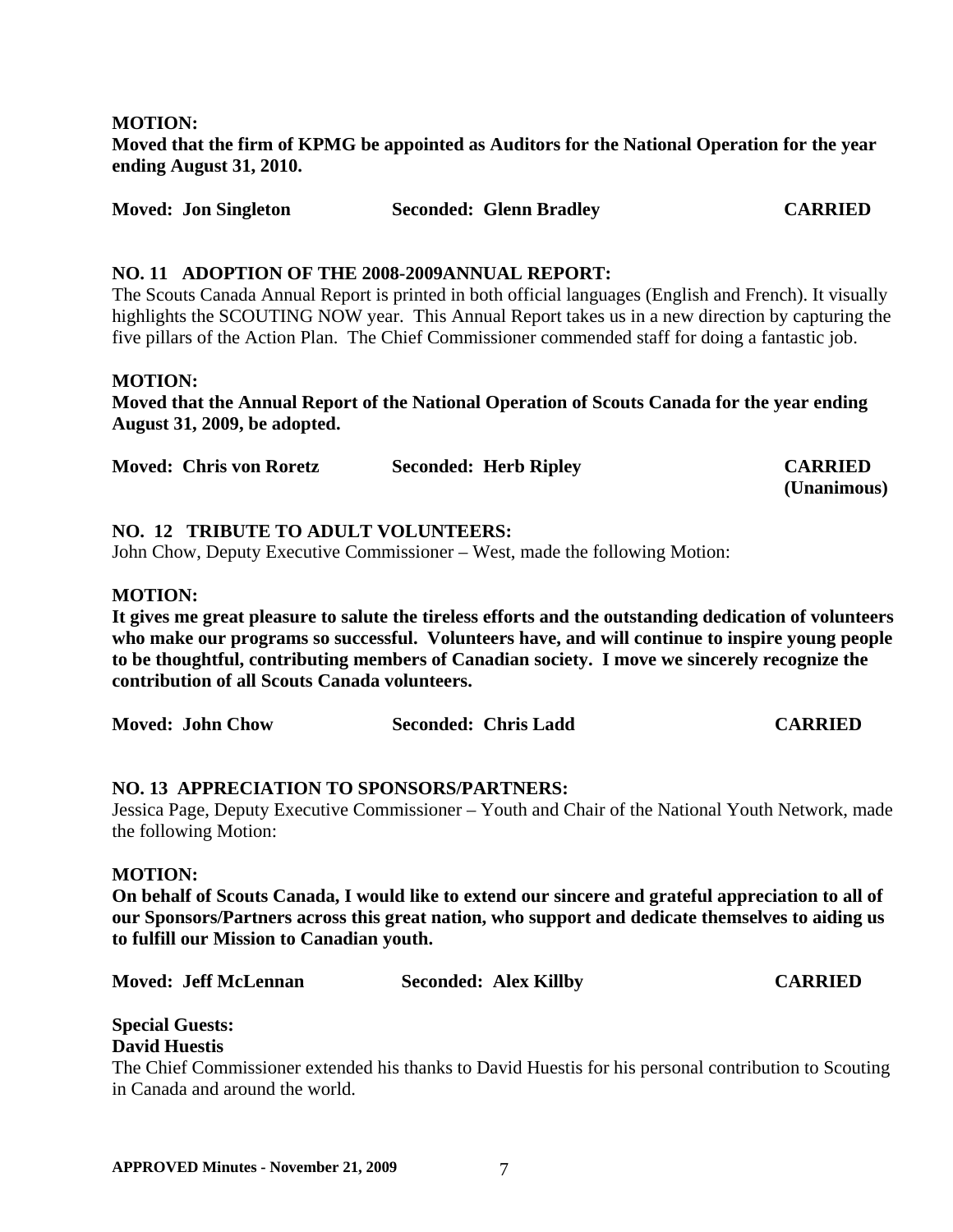#### **Mr. Goodall, Member of Parliament for Wascana Constituencies**

The Chief Commissioner introduced Mr. Goodall, a proud former Cub, Scout and Queen Scout. Mr. Goodall stated Canada boasts the highest level of volunteerism in the world. Volunteerism is crucial to life values. The Scouting Movement is an essential part of our Canadian life. At this AGM, Mr. Goodall sensed an energy, a spirit, a growth, reinvestment and modernization to Scouting which is refreshing. He congratulated all Scouters who continue to build a strong, dynamic nation, based on hope and excellence in the future. The Chief Commissioner thanked Mr. Goodall.

#### **Scouts Canada Presentation - Scouts Canada Fellow – Mr. Goodall**

Scott Fortnum, Chair of the Scouts Canada Foundation presented Mr. Goodall with his Scouts Canada Fellow designation and thanked him for supporting Scouting. Scott reaffirmed that the Scouts Canada Foundation is committed to assisting Scouts Canada moving forward.

# **NO. 14 ANNOUNCEMENT OF ELECTION RESULTS**

# - **VICE CHAIR – STRATEGIC**

The Chief Commissioner was pleased to confirm the results of the Board nomination. Jessica Page was elected as the new Vice-Chair – Strategic.

#### **MOTION:**

**To destroy the ballots.** 

| Moved: Linda Way | <b>Seconded: Mark Brenchley</b> | <b>CARRIED</b> |
|------------------|---------------------------------|----------------|
|                  |                                 |                |

Glenn Armstrong moved the following Motion,

#### **MOTION:**

**On behalf of the Nominating Committee, I move the appointment as Officers of the Board of Governors:** 

- **Stephen (Steve) P. Kent, Mount Pearl, NL**
- **Jessica Page, Toronto, ON, Vice-Chair of the Board Strategic**
- **John (Jon) Singleton, Winnipeg, MB, Vice-Chair Finance**
- **Glenn Armstrong, Winnipeg, MB, Past-Chair of the Board**
- **J. Robert Stewart, Ottawa, ON, Executive Commissioner and CEO**
- **William Vanveen, Ottawa, ON, Honorary Legal Counsel**

# **Moved: Glenn Armstrong Seconded: Linda Mei CARRIED**

Glenn Armstrong thanked the Nominating Committee Members for their hard work and dedication over the past year. The Chief Commissioner thanked Glenn for his contribution.

#### **NO. 15 OTHER BUSINESS**

**(a) Greetings:** Jane Johnston, President Canadian Fellowship of B-P Guilds brought greetings to the Annual General Meeting. Jane highlighted the opportunities and activities that exist in the Canadian Fellowship of B-P Guilds. The Guilds will work to strengthen Scouting relationships**.**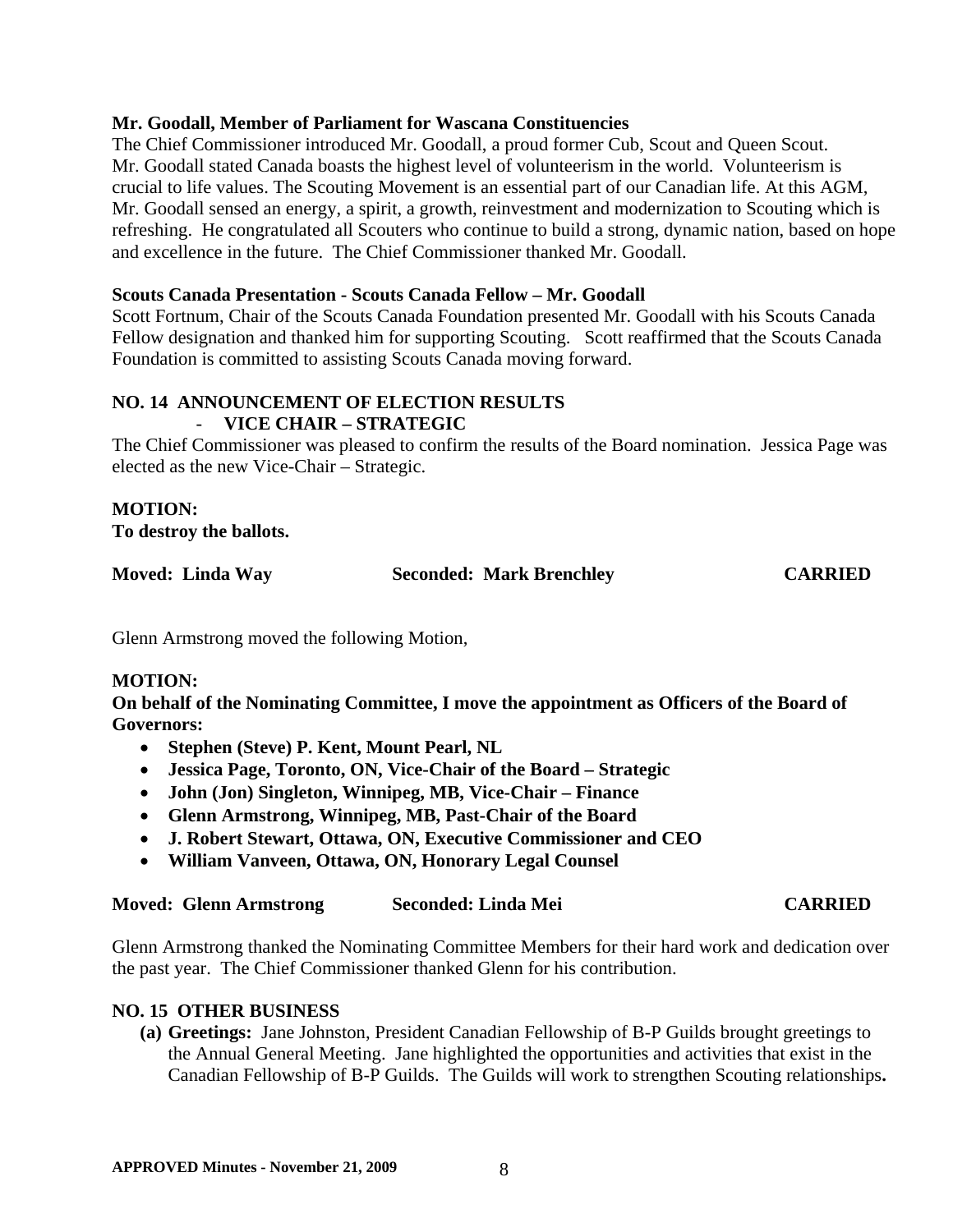**Internet:** The Chief Commissioner acknowledged internet correspondence from Scouter Scott Beaton, Calgary (Chinook) re Kaanderstag International Camp, that we strengthen our Canadian presence; Chuck Eady, 2<sup>nd</sup> Cornwall (Voyageur) with a question re insurance coverage; Akela Jim Taylor, Cub Riverbend group in Calgary (Chinook), re fundraising for good causes (i.e. Salvation Army Christmas Kettle); Mike Frederickson, 44 Riverside United Scout group, who had a problem connecting to the AGM via internet. The Chief Commissioner and EC/CEO will respond to these enquiries.

#### **(b) Special Guests:**

- Jane Johnston, President Canadian Fellowship of B-P Guilds; VP Doug Stanbrook; VP Elect David Coutts
- L'Association des Scouts du Canada: Christian Perreault, Commissaire national; Jean-François Champagne, Président

Steve Kent welcomed Christian Perreault, Commissaire National. He then introduced Jean-François Champagne, Président. Jean-François spoke about the great challenges facing Scouting as well as LASC. LASC faced structural change a year ago and sought membership support. Overall recruitment was good. It was important to take action, to collectively join forces and envision a common future moving forward. There is a willingness to share expertise and tools for greater efficiency, to show leadership to youth and allow them to learn. Co-operation, leadership and action will ensure success for all. Shared victories will promote growth and move Scouting forward. To highlight this renewed spirit of co-operation between Scouts Canada and L'Association des Scouts du Canada, Chief Commissioner Steve Kent was invited to address the recent LASC Annual Meeting. His strong vision impressed LASC leaders. Following the renewed commitment of Steve Kent and the Committee on Co-Operation, Jean-François was pleased to confirm that a joint Annual General Meeting of Scouts Canada and L'Association des Scouts du Canada will take place in November 2010 in Montréal, Québec. This will be a truly historic event.

Steve Kent noted that in the final analysis, youth are our greatest asset. Scouting made a promise to future generations. Working together, Scouting will grow experientially and grow collectively. Steve thanked Jean-François.

#### **(c) Confirmation of Acts**:

#### **MOTION:**

**Be it resolved that all acts, by-laws, proceedings, appointments, elections, and payments enacted, made, done and taken by the Board of Governors and the Operations Advisory Committee members since the last annual meeting of the Corporation, referred to in the minutes of these bodies, of the Annual General Meeting or of the Annual Report, or in any way connected with the day-to-day business of the Corporation, are herby approved and confirmed.** 

| <b>Moved: Jon Singleton</b> | <b>Seconded: Dylan Reinhart</b> | <b>CARRIED</b> |
|-----------------------------|---------------------------------|----------------|
|                             |                                 |                |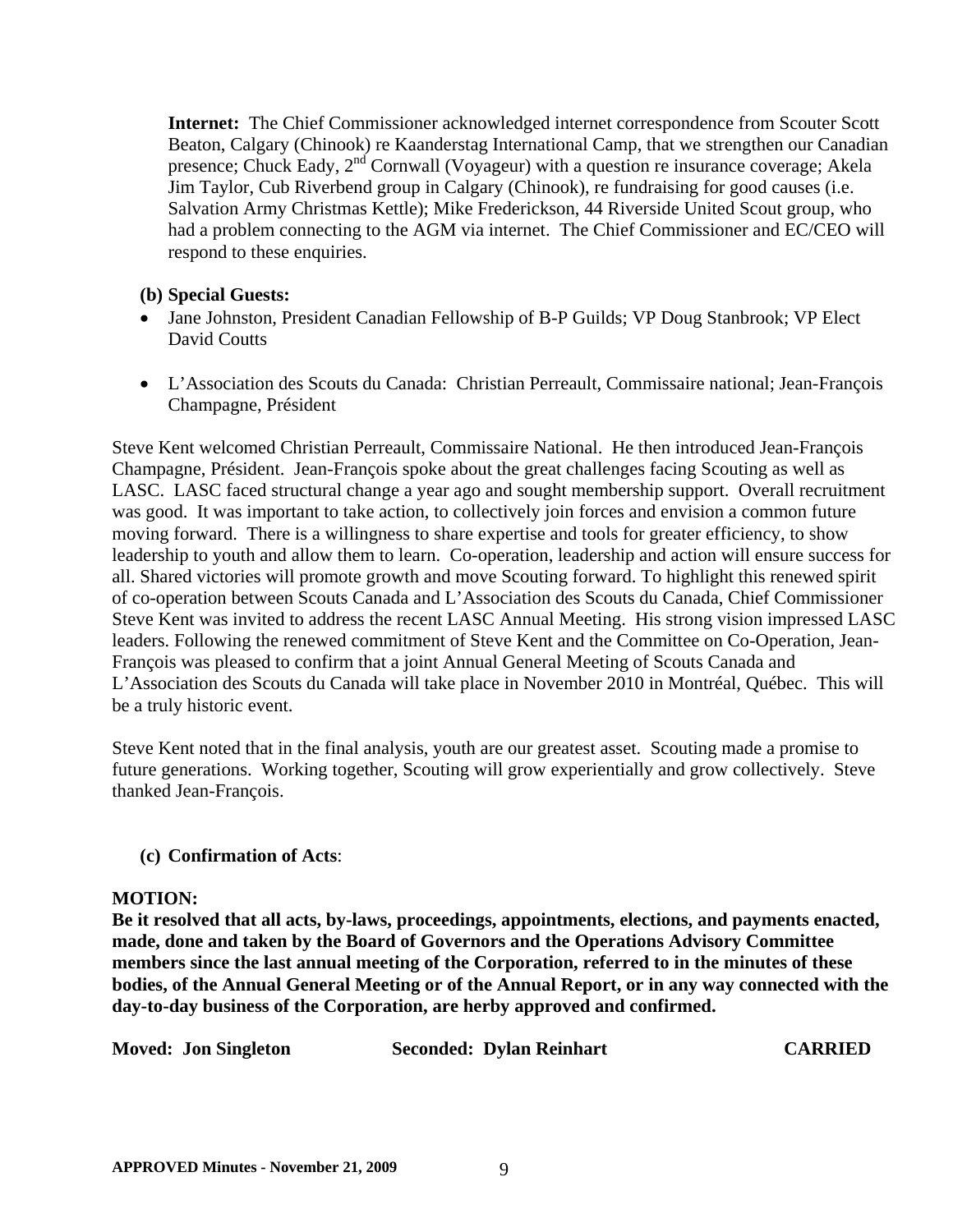#### **Special Award Presentation:**

The Chief Commissioner, assisted by Jessica Page, the new Vice-Chair Strategic, presented a token of appreciation to Eric Goodwin upon the completion of his term as a Member of the Board of Governors and subsequently, for his guidance and dedicated service as Vice-Chair - Strategic.

#### **NO. 8 SELECTION OF NOMINATING COMMITTEE MEMERS Continued**

Glenn Armstrong moved the Nominating Committee election results**:** 

#### **MOTION:**

**Moved that Alex Killby, Tri-Shores Council, Neal Rice, Voyageur Council and Darren Thomson, Cascadia Council have been elected to the 2010 Nominating Committee.** 

| <b>Moved: Glenn Armstrong</b> | Seconded: Linda Mei | <b>CARRIED</b> |
|-------------------------------|---------------------|----------------|
|-------------------------------|---------------------|----------------|

The Chief Commissioner expressed his pleasure with the high level of youth interest in the Nominating Committee.

#### **MOTION: To destroy the ballots.**

**Moved: Janet Noseworthy-Symmes Seconded: Sheila Carruthers-Forget CARRIED** 

#### **NO. 15 OTHER BUSINESS Continued (d) Closing Comments**:

This has been an amazing year for Scouting. Steve Kent thanked everyone for their support over the year and is looking forward to the future. He extended an invitation for everyone to come to the next Annual General Meeting in Montréal, Québec in November 2010.

#### **NO. 16 ADJOURNMENT:**

Steve Kent moved for adjournment,

# **MOTION: That the 98th Meeting of the Scouts Canada Corporation is adjourned at 6:15 p.m.**

**Moved: Kyle Tiney Seconded: Ted Cross CARRIED**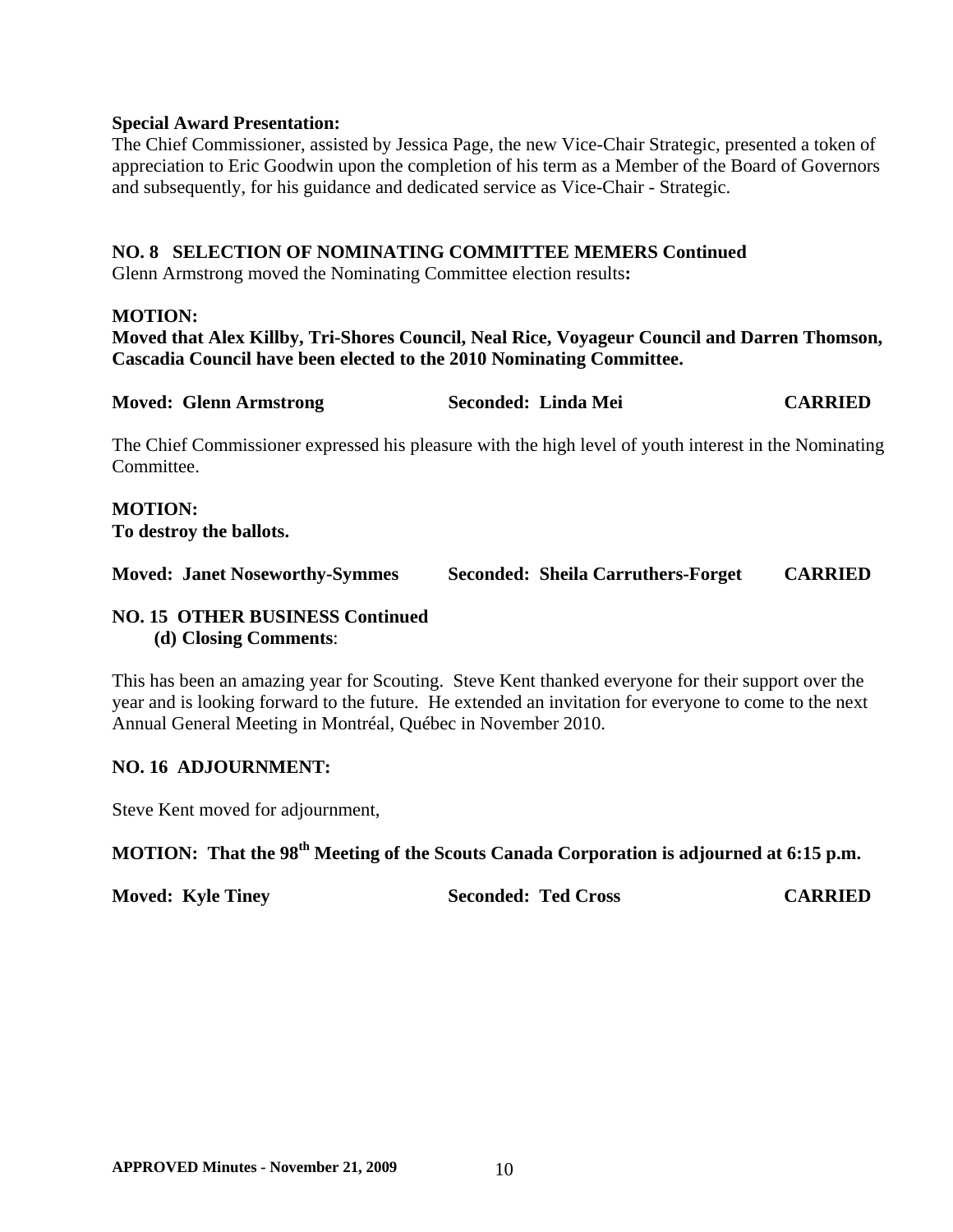**Approval of AGM #98 Minutes:** 

**\_\_\_\_\_\_\_\_\_\_\_\_\_\_\_\_\_\_\_\_\_\_\_\_\_\_\_\_\_\_\_\_\_\_** 

 **Steve Kent Chair, Board of Directors Scouts Canada**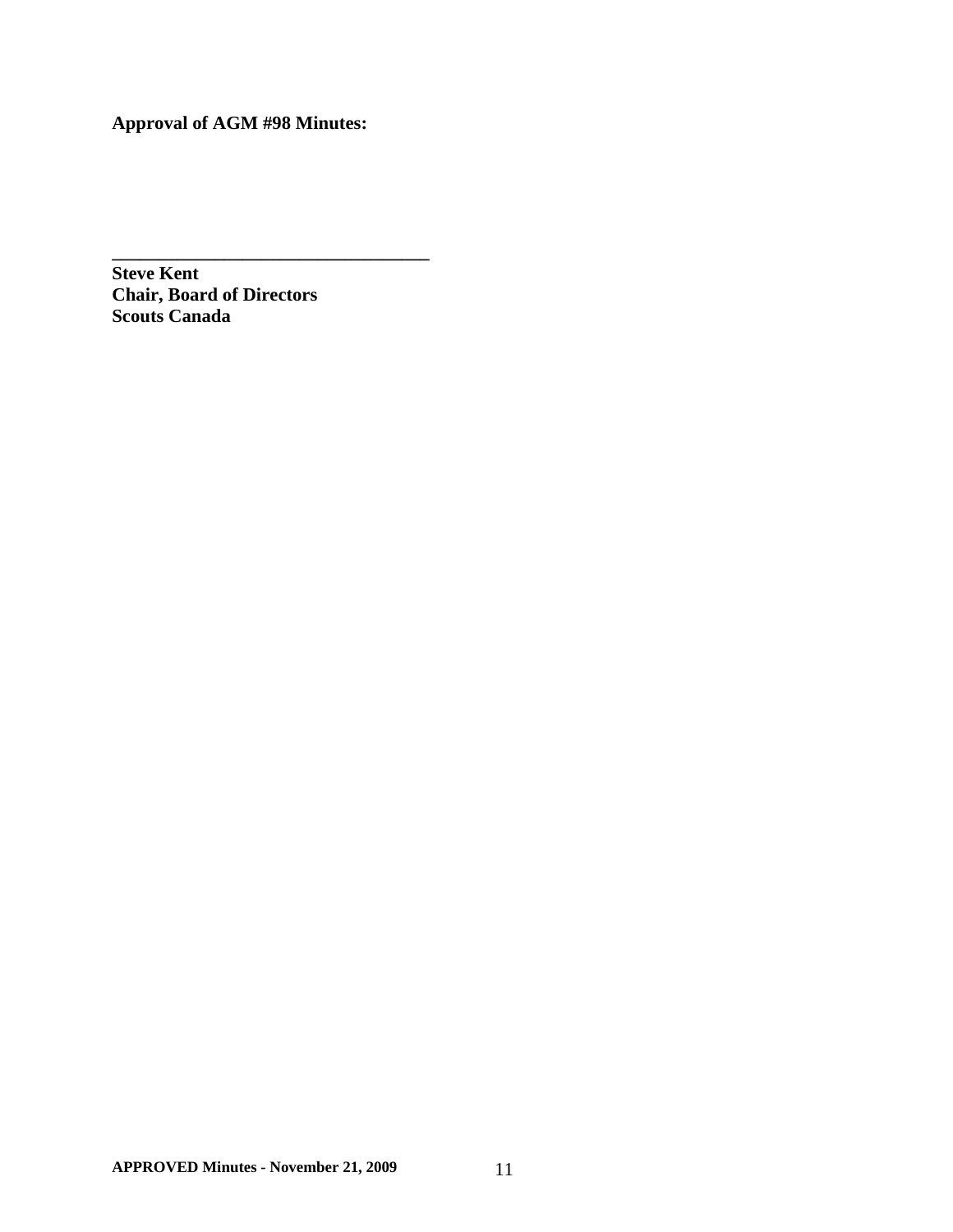# **SCOUTS CANADA REPORT OF THE NOMINATING COMMITTEE 2009**

# **For Election as Officers and Members of the Board of Governors**:

| Stephen (Steve) P. Kent               | Mount Pearl, NL | Chief Commissioner and Chair of the  |
|---------------------------------------|-----------------|--------------------------------------|
| (appointed by the Chief Scout) + $**$ |                 | <b>Board of Governors</b>            |
| Jessica Page*                         | Toronto, ON     | Vice-Chair of the Board - Strategic  |
| Sue Conrad**                          | Fall River, NS  | Vice-Chair of the Board - Strategic  |
| John (Jon) Singleton                  | Winnipeg, MB    | Vice-Chair of the Board - Finance    |
| Glenn Armstrong **                    | Winnipeg, MB    | Past Chair of the Board and Chair of |
|                                       |                 | the Nominating Committee             |
| J. Robert Stewart                     | Ottawa, ON      | Executive Commissioner & Chief       |
| (Appointed by the Board) $\sim$       |                 | <b>Executive Officer</b>             |

#### **For Appointment as an Officer**:

| William Vanveen | Ottawa, ON | <b>Honorary Legal Counsel</b> |
|-----------------|------------|-------------------------------|
|                 |            |                               |

#### **For Election as Members of the Board**:

| Andrew Bienhaus*         | Binbrook, ON       | Member          |
|--------------------------|--------------------|-----------------|
| Sheila Carruthers-Forget | Calgary, AB        | Member          |
| Claudette Commanda*      | Ottawa ON          | Member          |
| Phil Gazaleh *           | Gloucester, ON     | Member (Youth)  |
| Jon Himmens              | Calgary, AB        | Member-at-Large |
| Ann Jennings             | St. John's, NL     | Member (Youth)  |
| Derek Key*               | Summerside, PEI    | Member          |
| Craig Kielburger*        | Toronto, ON        | Member          |
| Sean Naldrett*           | Winnipeg, MB       | Member          |
| Michael O'Connor*        | Oakville, ON       | Member          |
| Joan Randall             | Peticodiac, NB     | Member          |
| Brian Taylor*            | Edmonton, AB       | Member          |
| Kyle Tiney               | Port Coquitlam, BC | Member (Youth)  |
| Jaff Valiani*            | BC                 | Member          |
| Christopher von Roretz   | Dorval, QC         | Member (Youth)  |
| John Waddington          | Saskatoon, SK      | Member          |
| Karl West                | Kingston, NS       | Member          |
| <b>Rick Woodward</b>     | Yellowknife, NT    | Member          |

N.B.: "+" Appointed by the Chief Scout of Canada; "~" Appointed by the Board of Governors "\*" New

#### **Honorary Officers (Voting):**

| British Columbia/Yukon | John Adams           | Duncan, BC     |
|------------------------|----------------------|----------------|
| Saskatchewan           | Roger Phillips       | Regina, SK     |
| Manitoba               | Douglas Ward, Q.C.   | Winnipeg, MB   |
| Ontario                | Vacant               |                |
| <b>Ouebec</b>          | <b>Andrew Molson</b> | Montreal, QC   |
| New Brunswick          | David Huestis        | Saint John, NB |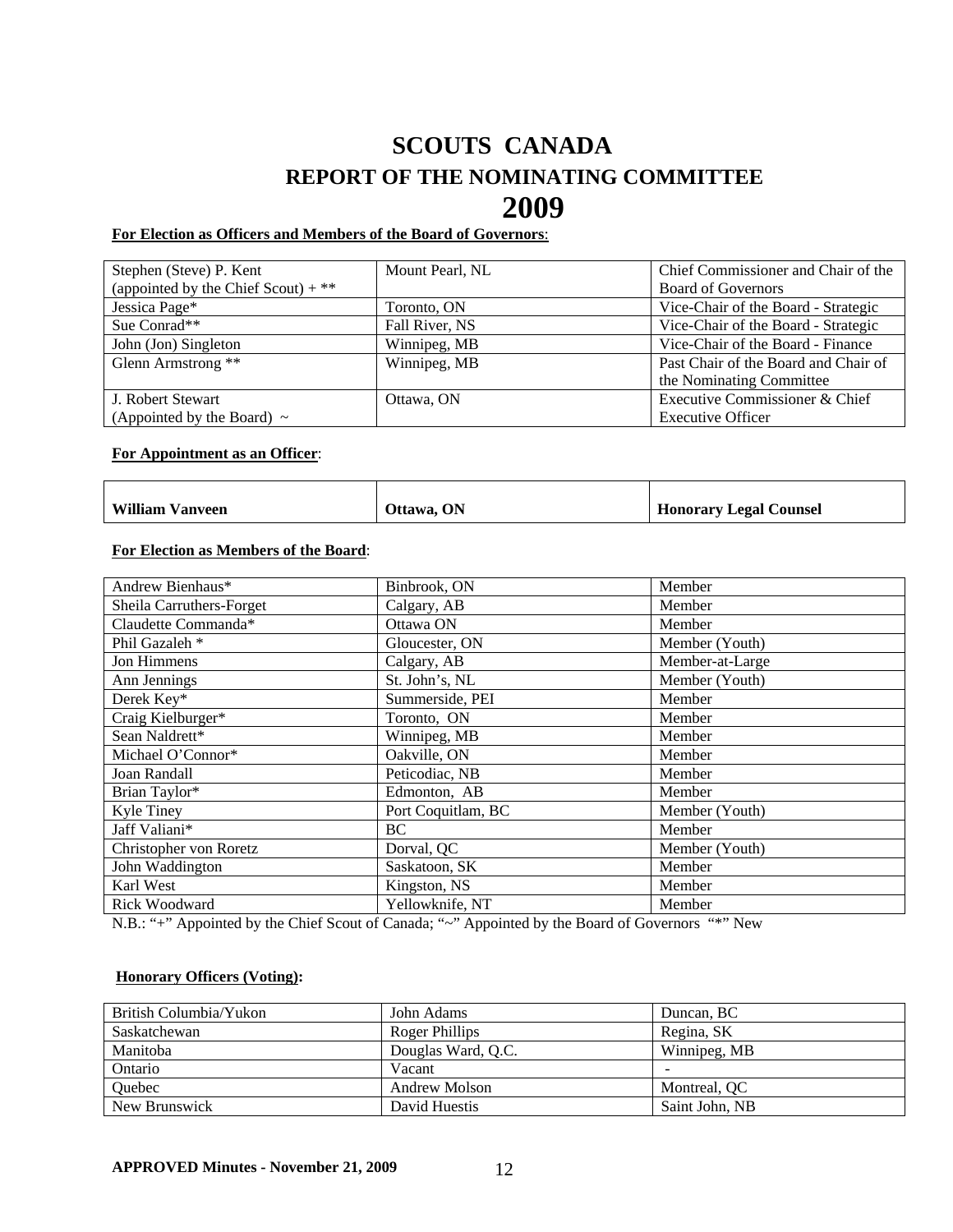| Nova Scotia           | John Edgecombe    | Halifax, NS    |
|-----------------------|-------------------|----------------|
| Prince Edward Island  | Don Livingstone   | Stratford, PE  |
| Newfoundland/Labrador | Senator Joan Cook | St. John's, NF |

**\*\* Nominated from the Field**\*\*

#### **Elected by Councils as Voting Members of the Corporation (2009)**

| <b>British Columbia/Yukon</b>       |                        |                        |                         |
|-------------------------------------|------------------------|------------------------|-------------------------|
| Cascadia Council                    | Daren Thomson          | <b>Susan MacGregor</b> | Kyle Van Delft          |
| Fraser Valley Council               | Jim Bryce              | <b>Graham Walters</b>  | <b>Josh Brown</b>       |
| Pacific Coast Council               | Peter Ng               | Kevin Li               | Linda Mei               |
| <b>Alberta</b>                      |                        |                        |                         |
| Chinook Council                     | <b>Gord Ellison</b>    | <b>Brenda Carstens</b> | <b>Scott Gordon</b>     |
| Northern Lights                     | John Woodcock          | Jill Gustafson         | Kaylee Galipeau         |
| <b>Saskatchewan</b>                 | Randy Carnduff         | Lynn Eremondi          | Kendra Bray             |
| <b>Manitoba</b>                     | Martin Drapeau         | Colleen Champagne      | <b>Chantelle LaRose</b> |
| <b>Ontario</b>                      |                        |                        |                         |
| <b>Battlefields Council</b>         | Mark Simpson           | Linda Way              | <b>Bruce Hunter</b>     |
| <b>Central Escarpment Council</b>   | Tony Copperthwaite     | <b>Ruth Millard</b>    | Calvin Weir             |
| <b>Greater Toronto Council</b>      | Laura Jarvis           | Ken Shigeishi          | Justin Thompson-Persaud |
| Northern Ontario Council            | Tom McGibbon           | Brenda Jorgensen       | <b>Larry Rivers</b>     |
| <b>Shining Waters Council</b>       | Ken Forbes             | <b>Bill Wells</b>      | <b>Beth Katzman</b>     |
| <b>Tri-Shores Council</b>           | Agnes Denham           | Jim Golab              | <b>Alex Killby</b>      |
| Voyageur Council                    | <b>Andrew Paterson</b> | <b>Neal Rice</b>       | Francesca Viney         |
| <b>White Pine Council</b>           | Dave Fletcher          | Karl Holliday          | Dylan Reinhart          |
| <b>Quebec Council</b>               | Glenn Bradley          | <b>Mark Brenchley</b>  | Chris Ladd              |
| <b>New Brunswick Council</b>        | Paul Murray            | Nancy Gallop           | <b>Apolline Savage</b>  |
| <b>Prince Edward Island Council</b> | <b>Ted Cross</b>       | Vacant                 | Vacant                  |
| <b>Nova Scotia Council</b>          | Don Connors            | <b>Herb Ripley</b>     | Laura Ripley            |
| Newfoundland and Labrador           | <b>Lawson Dickson</b>  | <b>Bill Hickey</b>     | <b>Matthew Jones</b>    |
| Council                             |                        |                        |                         |

#### **Other Appointed Voting Members of the Corporation (2009):**

| The Salvation Army                 | Raymond Varkki, Territorial Scout Director                    |  |  |
|------------------------------------|---------------------------------------------------------------|--|--|
| L'Association des Scouts du Canada | Christian<br>Nowlan/<br>Perreault/<br>Jean-François<br>Robert |  |  |
|                                    | Champagne                                                     |  |  |
| Canadian Fellowship of B-P Guilds  | Jane M. Johnston, President                                   |  |  |

#### **Current List of Board of Governors/Honorary Officers (Voting) (2009**):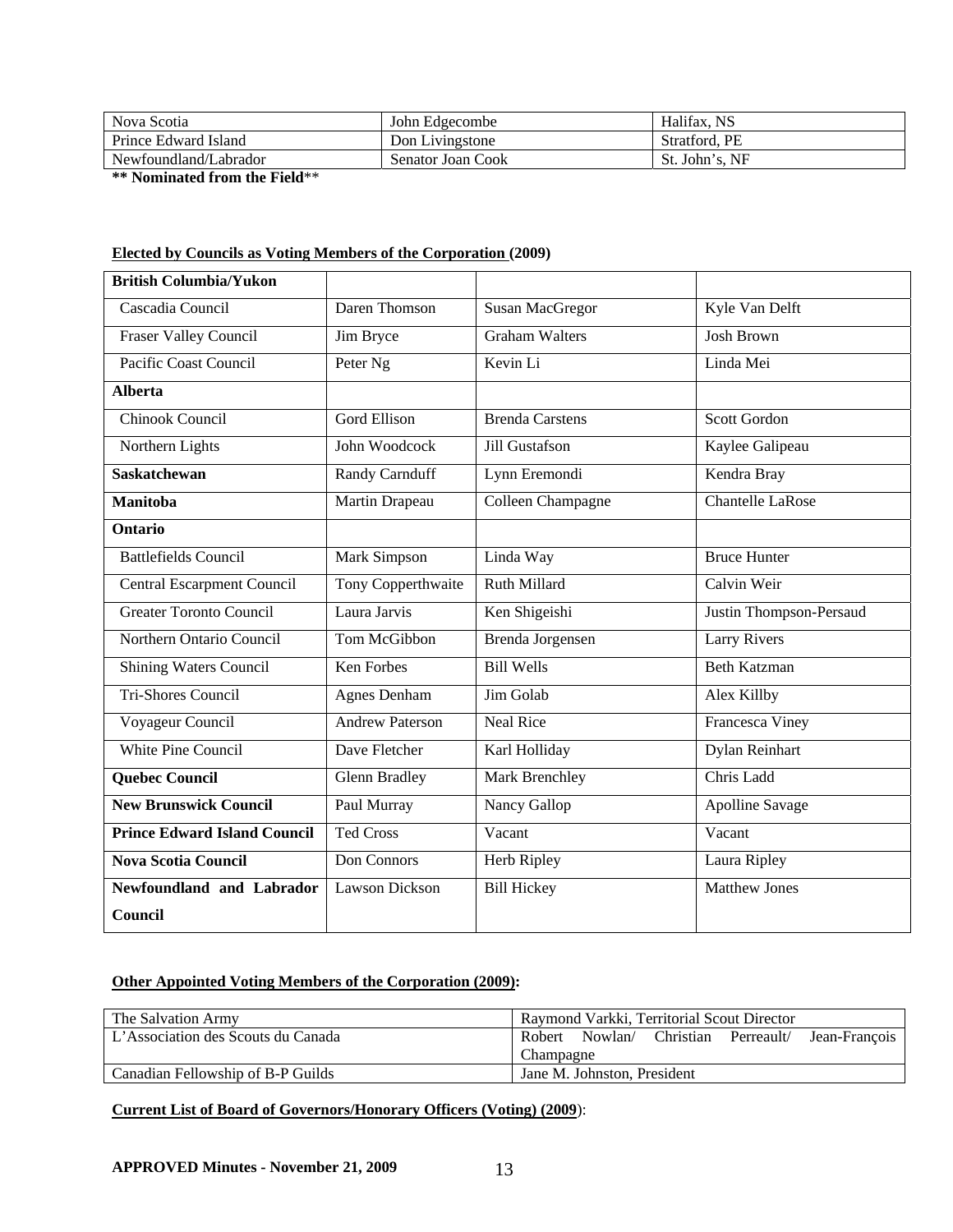#### For Election as Officers and Members of the Board of Governors:

| Stephen (Steve) P. Kent               | Mount Pearl, NL | Chief Commissioner and Chair of the  |
|---------------------------------------|-----------------|--------------------------------------|
| (appointed by the Chief Scout) + $**$ |                 | <b>Board of Governors</b>            |
| Eric Goodwin                          | Cornwall, PE    | Vice-Chair of the Board - Strategic  |
| John (Jon) Singleton                  | Winnipeg, MB    | Vice-Chair of the Board - Finance    |
| Glenn Armstrong **                    | Winnipeg, MB    | Past Chair of the Board and Chair of |
|                                       |                 | the Nominating Committee             |
| J. Robert Stewart                     | Ottawa, ON      | Executive Commissioner & Chief       |
| (Appointed by the Board) $\sim$       |                 | <b>Executive Officer</b>             |

For Appointment as an Officer:

|  | - -<br>$W^{\cdots}$<br>эN<br>)tt<br>H1an<br>ıveen<br><br>ан | $ -$<br>`ounsel<br>---------<br>aro |
|--|-------------------------------------------------------------|-------------------------------------|
|--|-------------------------------------------------------------|-------------------------------------|

For Election as Members of the Board:

| Sheila Carruthers-Forget       | Calgary, AB        | Member          |
|--------------------------------|--------------------|-----------------|
| John Ferguson                  | Savannah, GA       | Member          |
| Jon Himmens                    | Calgary, AB        | Member-at-Large |
| <b>Anthony Hung</b>            | Toronto, ON        | Member          |
| Ann Jennings                   | St. John's, NL     | Member (Youth)  |
| Charles Johnston               | Bolton Est, QC     | Member          |
| Ken McAteer                    | Burnaby, BC        | Member          |
| Jeffrey (Jeff) McLennan        | Winnipeg, MB       | Member (Youth)  |
| Robert Meggy                   | Richmond, BC       | Member-at-Large |
| David O'Brien, Q.C.            | Summerside, PE     | Member          |
| Joan Randall                   | Peticodiac, NB     | Member          |
| Christopher (Chris) von Roretz | Dorval, QC         | Member (Youth)  |
| Kyle Tiney                     | Port Coquitlam, BC | Member (Youth)  |
| Adrienne Van Veggel            | Oakville, ON       | Member          |
| John Waddington                | Saskatoon, SK      | Member          |
| Karl West                      | Kingston, NS       | Member          |
| Rodney (Rod) Wilson            | Nepean, ON         | Member          |
| Rick Woodward                  | Yellowknife, NT    | Member          |

N.B.: "+" Appointed by the Chief Scout of Canada; "~" Appointed by the Board of Governors; "\*\*" Term completed. New term on the Board of Governors.

#### Honorary Officers (Voting):

| British Columbia/Yukon | John Adams           | Duncan, BC     |
|------------------------|----------------------|----------------|
| Saskatchewan           | Roger Phillips       | Regina, SK     |
| Manitoba               | Douglas Ward, Q.C.   | Winnipeg, MB   |
| Ontario                | Vacant               |                |
| Quebec                 | <b>Andrew Molson</b> | Montréal, OC   |
| New Brunswick          | David Huestis        | Saint John, NB |
| Nova Scotia            | John Edgecombe       | Halifax, NS    |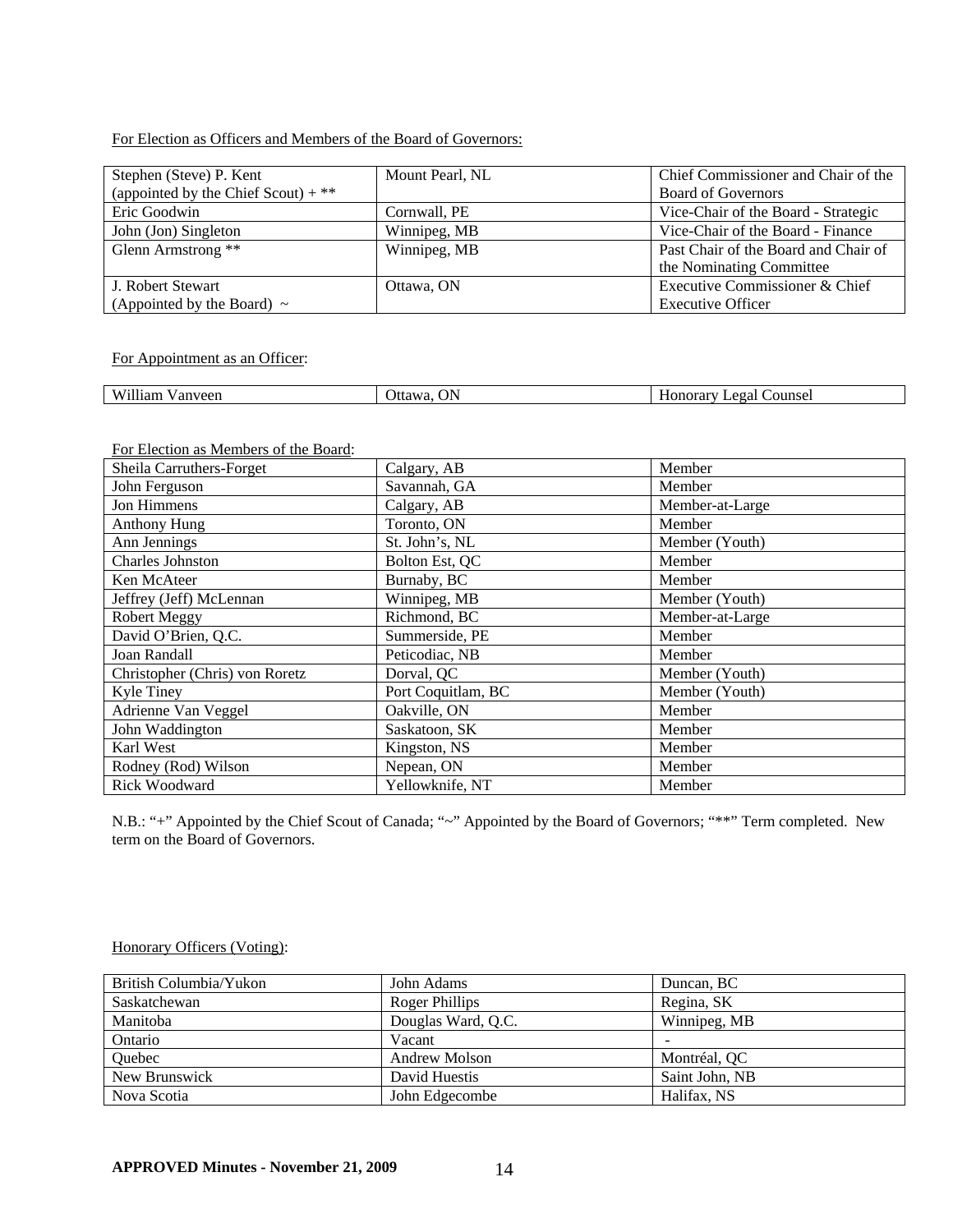| Prince<br><b>Island</b><br>- Edward | Don Livingstone         | PE<br>Stratford.             |
|-------------------------------------|-------------------------|------------------------------|
| Newfoundland/Labrador               | Cook<br>Senator<br>Joan | St.<br>. TT<br>s. NF<br>John |

#### **HONORARY MEMBERS – NON - VOTING SCOUTS CANADA - CORPORATION**

# **2009**

#### *BRITISH COLUMBIA*

| $\mathbf{1}$ . | John F. Adams         | Duncan            |
|----------------|-----------------------|-------------------|
| 2.             | Allen Ball            | Victoria          |
| 3.             | Douglas Bell, CM      | Whitehorse, Yukon |
| 4.             | Arthur G. Bowes       | Penticton         |
| 5.             | Rev. Pete Collins     | Coquitlam         |
| 6.             | John Gemmell          | Vancouver         |
| 7.             | A. Bruce McLean       | Surrey            |
| 8.             | Wilson Nicolle        | Burnaby           |
| 9.             | Dr. Paul Stanwood     | Vancouver         |
| 10.            | W.A. (Bill) Tunbridge | Chilliwack        |
| 11.            | Donald Weatherill     | Vernon            |
| 12.            | Don W. Young, FCA     | Vancouver         |

#### *ALBERTA*

| 1.  | R.G. Black, Q.C.                    | Calgary      |
|-----|-------------------------------------|--------------|
| 2.  | His Worship Mayor Normand Boucher   | Medicine Hat |
| 3.  | His Worship Mayor David Bronconnier | Calgary      |
| 4.  | His Worship Mayor Morris Flewelling | Red Deer     |
| 5.  | The Hon. Catherine Fraser           | Edmonton     |
| 6.  | The Hon. James H. Laycraft          | Calgary      |
| 7.  | The Hon. Peter Lougheed, PC CC Q.C. | Calgary      |
| 8.  | His Worship Mayor Stephen Mandel    | Edmonton     |
| 9.  | Stanley A. Milner                   | Edmonton     |
| 10. | The Hon. W.K. Moore                 | Calgary      |
| 11. | The Hon. Premier Ed Stelmach        | Lamont       |
| 12. | His Worship Mayor Robert Tarleck    | Lethbridge   |

#### *NORWEST TERRITORIES*

# *CENTRAL CANADA ADMINISTRATIVE CENTRE MANITOBA COUNCIL*

| . .      | $\sim$<br>$\mathbf{r}$<br>$\mathbf{r}$<br><b>CONTRACTOR</b><br>МF<br>Blaikie<br>DШ | Jttawa .                               |
|----------|------------------------------------------------------------------------------------|----------------------------------------|
| <u>.</u> | --<br>The<br>Doer<br>Jarv<br>Hon.                                                  | <b>TTT</b><br>$\mathbf{M}$<br>ınnıne.o |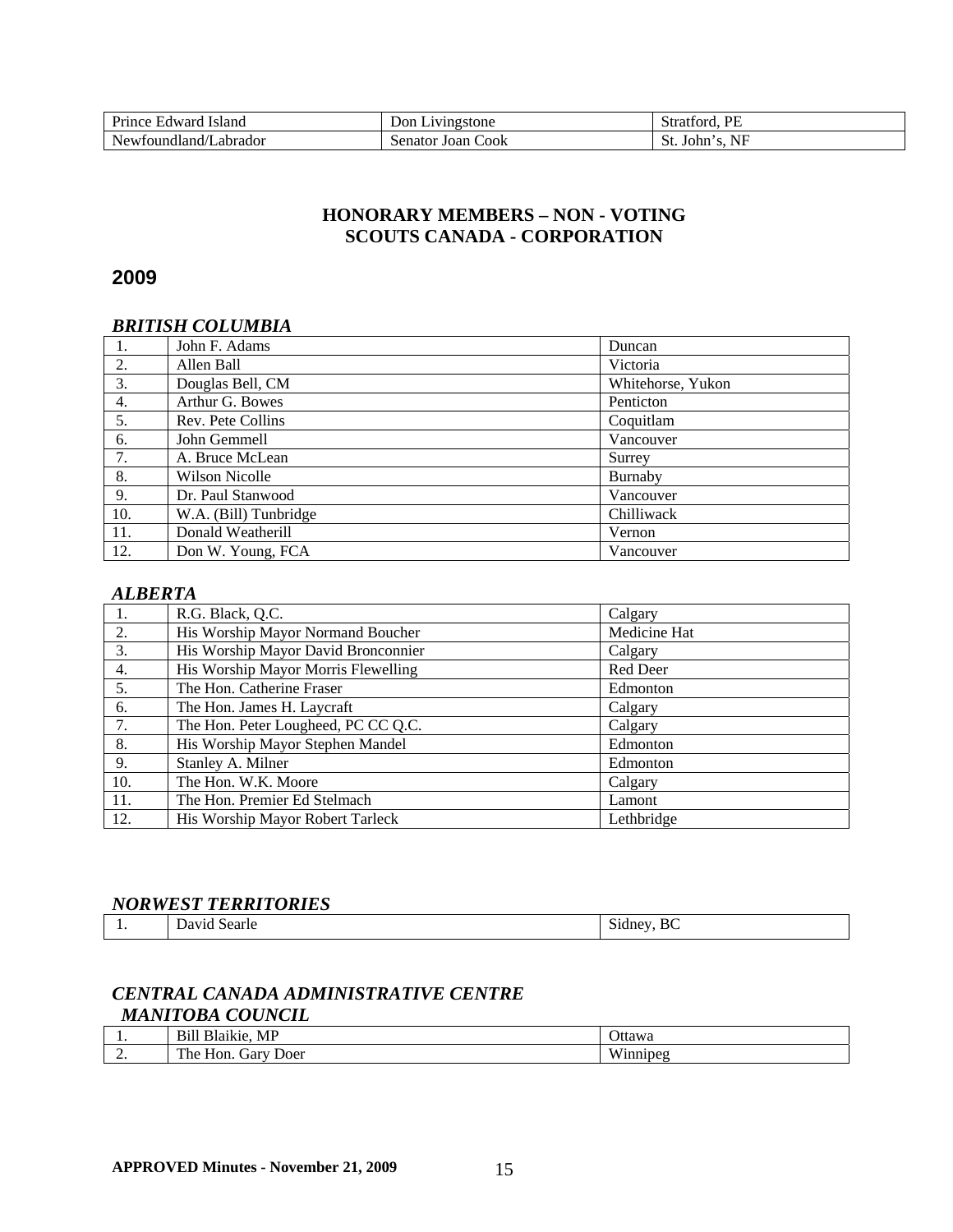# *NORTHERN ONTARIO COUNCIL*

|     | Ray Bonni, MP                           | Sudbury         |
|-----|-----------------------------------------|-----------------|
| 2.  | Ken Boschoff, MP                        | Thunder Bay     |
| 3.  | <b>Thornley Christiansen</b>            | Thunder Bay     |
| 4.  | David Hamilton                          | Minnesota, USA  |
| 5.  | Dr. George Harvey                       | Sault Ste Marie |
| 6.  | Richard Johnston                        | Matheson        |
| 7.  | <b>Art Langley</b>                      | North Bay       |
| 8.  | <b>Jack Masters</b>                     | Thunder Bay     |
| 9.  | Alex V. McCauley (Retired Police Chief) | Sudbury         |
| 10. | <b>Edward Metzler</b>                   | Thunder Bay     |
| 11. | <b>Tom Reimer</b>                       | <b>Timmins</b>  |
| 12. | Ms. Janice Ross                         | Thunder Bay     |
| 13  | Mayor John Towswell                     | Sault Ste Marie |
| 14. | Jack Tipler                             | Callander       |

#### *ONTARIO*

# *CENTRAL ONTARIO ADMINISTRATIVE CENTRE*

| 1.                | Rob Adams, Mayor                          | Orangeville         |
|-------------------|-------------------------------------------|---------------------|
| $\overline{2}$ .  | Omar Alghabra                             | Mississauga         |
| $\overline{3}$ .  | Fareed Amin, Deputy Minister              | Toronto             |
| $\overline{4}$ .  | David Anderson, Mayor                     | Harriston           |
| $\overline{5}$ .  | Dany Assaf                                | Toronto             |
| 6.                | William Blair, Chief of Police            | Toronto             |
| $\overline{7}$ .  | Rick Bonnette, Mayor                      | <b>Halton Hills</b> |
| $\overline{8}$ .  | Michael Broomhead, Mayor                  | Kenilworth          |
| 9.                | <b>Ronald Clark</b>                       | Minden              |
| 10.               | George A. Cohon                           | Toronto             |
| 11.               | J. Ed Crewson, Mayor                      | Shelburne           |
| 12.               | The Hon. David Crombie                    | Toronto             |
| $\overline{13}$   | Senator Consiglio Di Nino                 | Toronto             |
| 14.               | Kevin Eccles, Mayor                       | Durham              |
| 15.               | Julian Fantino, Commissioner              | Orillia             |
| 16.               | Susan Fennell, Mayor                      | <b>Brampton</b>     |
| 17.               | Ken Ferguson, Mayor                       | Stayner             |
| $\overline{18}$ . | <b>Tony Gagliano</b>                      | Concord             |
| 19.               | John Gardner                              | Toronto             |
| $\overline{20}$ . | Paul Godfrey                              | Toronto             |
| 21.               | John Green, Mayor                         | Drayton             |
| $\overline{22}$ . | Ed Hollinger, Mayor                       | Listowel            |
| 23.               | <b>Anthony Hung</b>                       | Willowdale          |
| 24.               | The Hon. Henry N. R. Jackman, CM KStJ LLD | Toronto             |
| $\overline{25}$ . | Dr. Bruce M. Jackson                      | Waterloo            |
| 26.               | Cam Jackson, Mayor                        | Burlington          |
| $\overline{27}$ . | The Rt. Rev. Colin R. Johnson             | Toronto             |
| $\overline{28}$ . | Rabia Khedr                               | Mississauga         |
| $\overline{29}$ . | Gord Krantz, Mayor                        | Milton              |
| $\overline{30}$ . | Armand La Barge, Chief of Police          | Newmarket           |
| 31.               | Keith Laking                              | Toronto             |
| $\overline{32}$ . | Don Lewis, Mayor                          | Dundalk             |
| $\overline{33}$ . | S.E. Lovell                               | Oshawa              |
| 34.               | Don MacIver, Mayor                        | Orangeville         |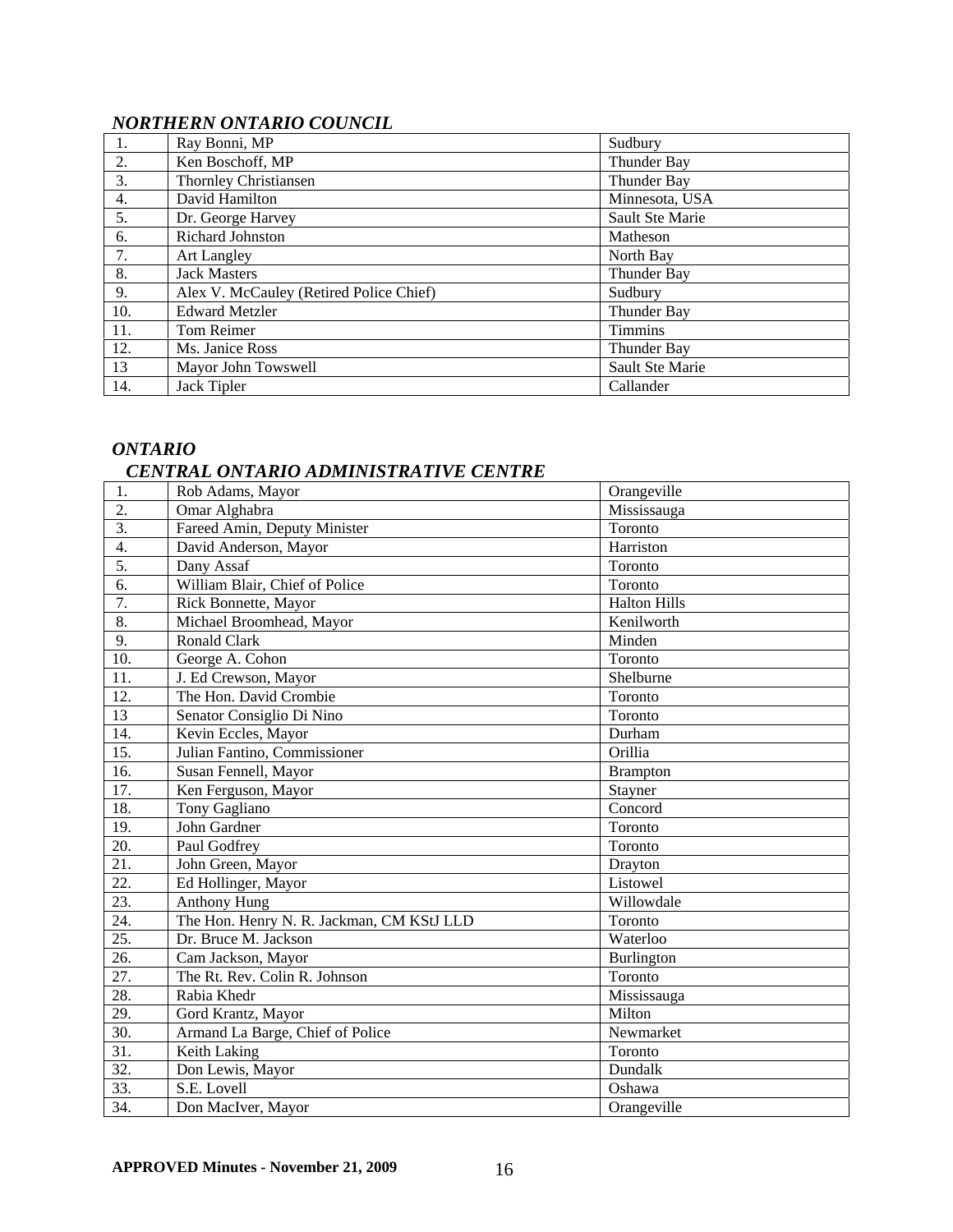| 35. | Hazel McCallion, Mayor      | Mississauga         |
|-----|-----------------------------|---------------------|
| 36. | E.R. McCrimmon              | Picton              |
| 37. | David Miller, Mayor         | Toronto             |
| 38. | Marolyn Morrison, Mayor     | Caledon             |
| 39. | Brian Mullin, Mayor         | Markdale            |
| 40. | Muneeb Nasir                | Toronto             |
| 41. | The Rev. Harding Ng         | Markham             |
| 42. | John K. Oosterhof, Mayor    | <b>Grand Valley</b> |
| 43. | Cal Patterson, Mayor        | Wasaga Beach        |
| 44. | T. Donald Philp             | Picton              |
| 45. | David W. Pretty             | Toronto             |
| 46. | <b>Hugh Robertson</b>       | Whitby              |
| 47. | Dr. Robert Rosehart         | Waterloo            |
| 48. | Peter Sawyer                | Markham             |
| 49. | Frank Scarpitti, Mayor      | Markham             |
| 50. | Imam Hamid Slimi            | Toronto             |
| 51. | The Hon. David P. Smith     | Toronto             |
| 52. | Ruth Lovell Stanners, Mayor | Owen Sound          |
| 53. | Ron Stevens, Mayor          | Orillia             |
| 54. | Joseph E. Turner            | Scarborough         |
| 55. | Zubeda Vahed                | Mississauga         |
| 56. | Tony Van Bynen, Mayor       | Newmarket           |
| 57. | Fred A. Whiskin             | Burlington          |
| 58. | Doug White, Mayor           | <b>Bradford</b>     |
| 59. | Carl Zehr, Mayor            | Kitchener           |

# *EASTERN ONTARIO ADMINISTRATIVE CENTRE*

| . .      | Richard Cowan           | Ottawa         |
|----------|-------------------------|----------------|
| <u>.</u> | <b>William Fettes</b>   | Ottawa         |
| . ب      | Don Judd                | Ottawa         |
| 4.       | Jack McCracken          | Ottawa         |
| J.       | William Racz            | <b>Toronto</b> |
| O.       | <b>Richard Williams</b> | Kanata         |

#### *QUEBEC*

| 1.               | G. Drummond Birks, CM      | Montréal       |
|------------------|----------------------------|----------------|
| $\overline{2}$ . | L. David Caplan            | Longueuil      |
| 3.               | Jeff Chenn                 | Iles Bizard    |
| 4.               | James Cherry               | Montréal       |
| 5.               | Warren Chippindale, FCA    | Mont Tremblant |
| 6.               | David M. Culver, CC        | Montréal       |
| 7.               | A. Jean de Grandpré, CC    | Montréal       |
| 8.               | John H. Dinsmore           | Westmount      |
| 9.               | Melvyn A. Dobrin           | Montréal       |
| 10.              | Alain Dubeau               | St-Bruno       |
| 11.              | <b>Lamar Durrett</b>       | Montréal       |
| 12.              | George H. Holland          | St-Laurent     |
| 13               | Professor Estelle Hopmeyer | Montréal       |
| 14.              | Donald W. McNaughton       | Westmount      |
| 15.              | Joan Miltette              | Montréal       |
| 16.              | Dr. Heather Munroe-Blum    | Montréal       |
| 17.              | <b>Richard Pound</b>       | Montréal       |